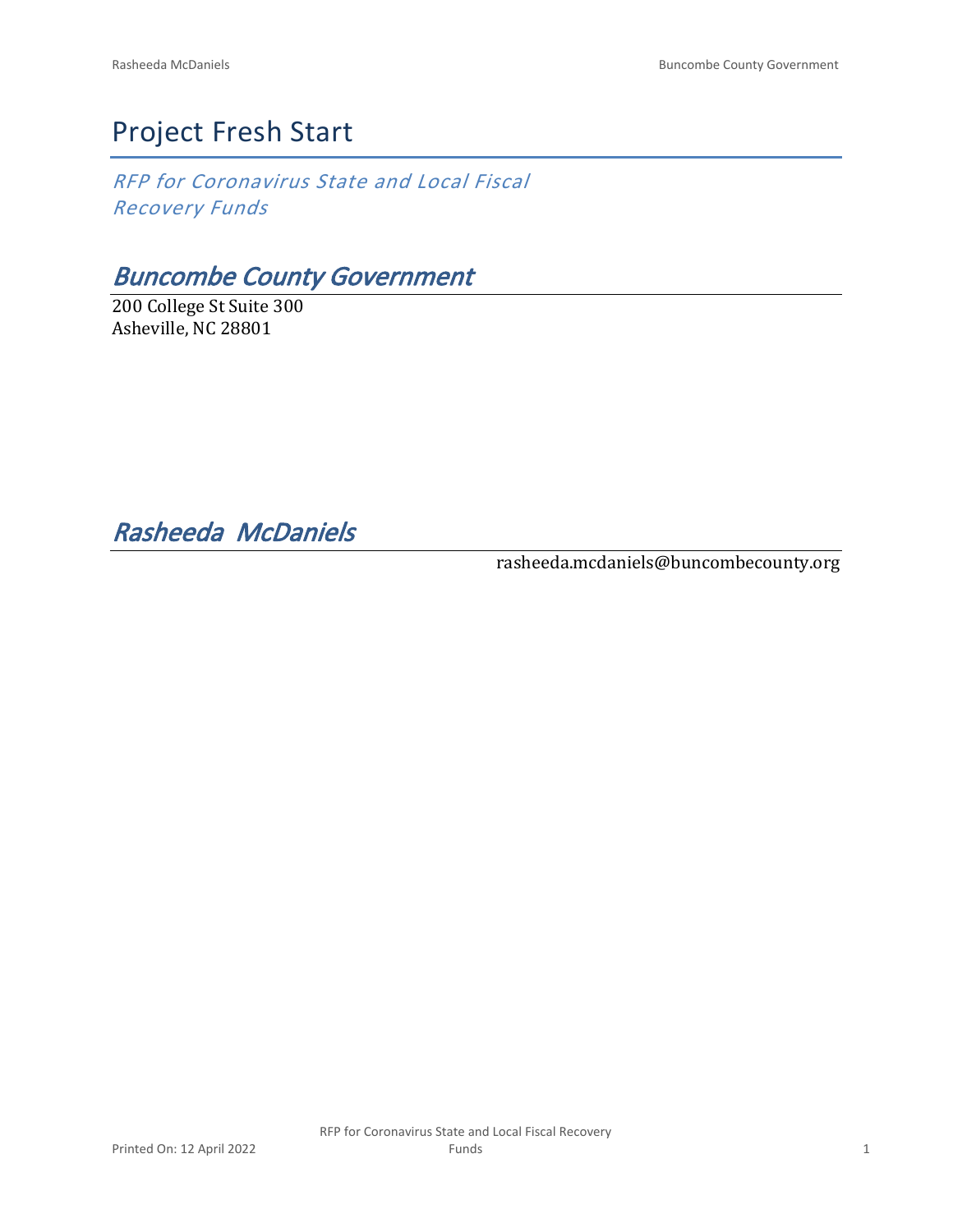# Application Form

# *Question Group*

Buncombe County requests proposals for projects to help the community recover from and respond to COVID-19 and its negative economic impacts.

Buncombe County has been awarded \$50,733,290 in Coronavirus State and Local Fiscal Recovery Funds (Recovery Funding), as part of the American Rescue Plan Act. To date, Buncombe County has awarded projects totaling \$23,093,499, leaving a balance of \$27,639,791 available to award.

Visit [http://www.buncombecounty.org/recoveryfundinghttp://www.buncombecounty.org/recoveryfundingwww.b](http://www.buncombecounty.org/recoveryfunding) [uncombecounty.org/recoveryfundinghttp://www.buncombecounty.org/recoveryfundinghttp://www.buncombeco](http://www.buncombecounty.org/recoveryfunding) [unty.org/recoveryfundinghttp://www.buncombecounty.org/recoveryfundinghttp://www.buncombecounty.org/re](http://www.buncombecounty.org/recoveryfunding) [coveryfunding](http://www.buncombecounty.org/recoveryfunding) for details.

This infusion of federal resources is intended to help turn the tide on the pandemic, address its economic fallout, and lay the foundation for a strong and equitable recovery.

Buncombe County is committed to investing these funds in projects that:

- Align to county strategic plan and community priorities
- Support equitable outcomes for most impacted populations
- Leverage and align with other governmental funding sources
- Make best use of this one-time infusion of resources
- Have a lasting impact

Proposals shall be submitted in accordance with the terms and conditions of this RFP and any addenda issued hereto.

Click [here](https://www.buncombecounty.org/common/purchasing/Buncombe%20Recovery%20Funding%20RFP%202022.pdf) for the full terms and conditions of the RFP

#### **Organization Type\***

Public

### **Nonprofit documentation**

If nonprofit, attach IRS Determination Letter or other proof of nonprofit status.

## **Name of Project.\***

Project Fresh Start

## **New/Updated Proposal\***

Is this a new project proposal or an updated version of a proposal submitted during the earlier (July 2021) Recovery Funding RFP?

> RFP for Coronavirus State and Local Fiscal Recovery Funds 2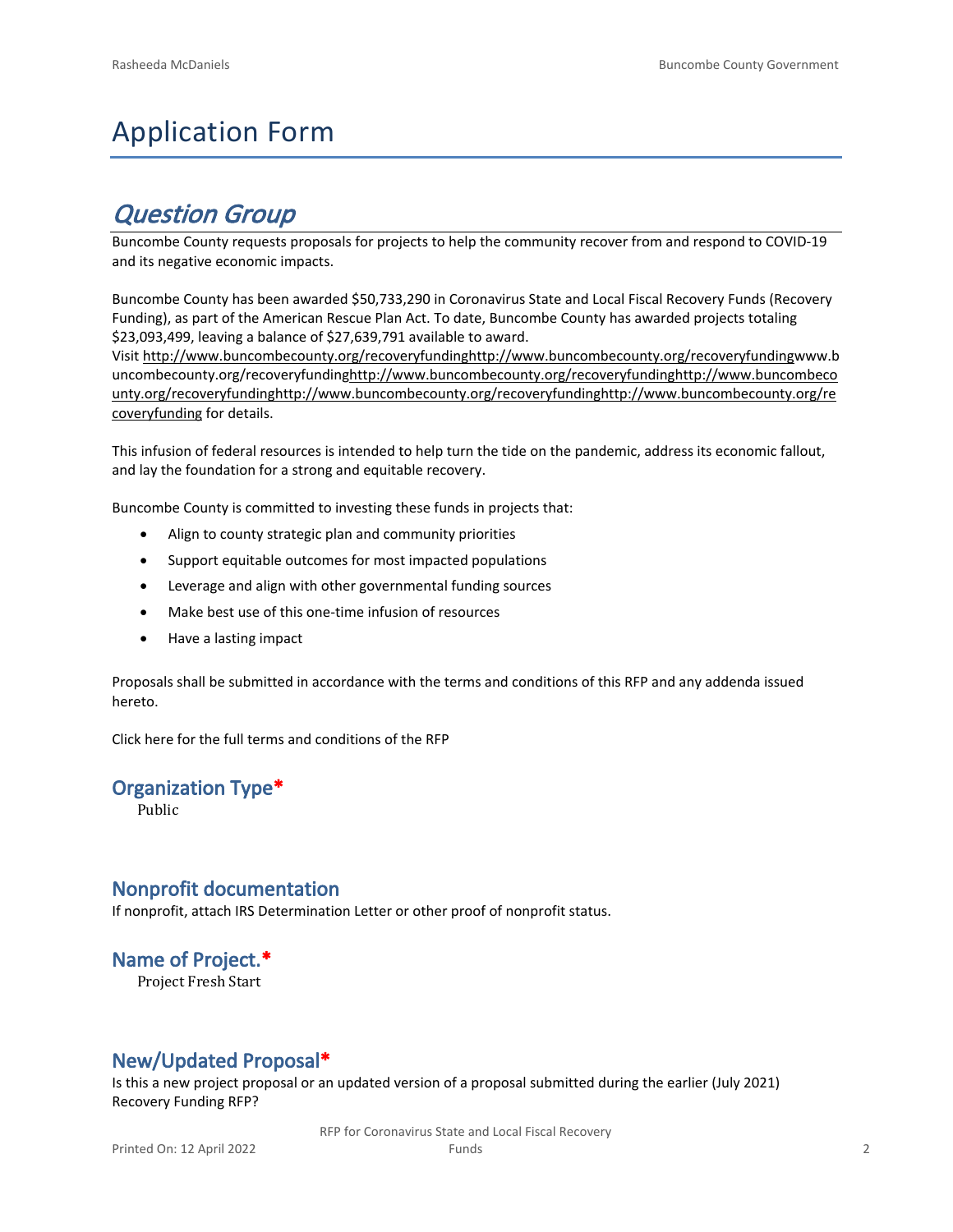New project proposal

#### **Amount of Funds Requested\***

\$20,000.00

## **Category\***

Please select one:

- Affordable Housing
- Aging/Older Adults
- Business Support/Economic Development
- Environmental/Climate
- Homelessness
- K-12 Education
- Infrastructure and/or Broadband
- Mental Health/Substance Use
- NC Pre-K Expansion
- Workforce

**Workforce** 

### **Brief Project Description\***

Provide a short summary of your proposed project.

According to an April 1 report from the U.S. Bureau of Labor Statistics, employment in professional and business services is 723,000 higher than in February 2020. With increased opportunity for career mobility, Project Fresh Start will support Buncombe County residents looking to grow into available professional and business careers. Through partnerships with existing workforce development programs, non-profits, and local professionals, Project Fresh Start will provide at no cost to the community:

- Four regional career growth opportunities
- Resume review services
- On-site professional clothing closets in a gender-inclusive setting
- Professional headshots
- Print-ready business card templates
- Connection to existing professional career opportunities in Buncombe County

Project Fresh Start Aligns with the Buncombe County Strategic Plan community focus area of a vibrant economy and helps prepare jobseekers to fill positions in the region's targeted industries.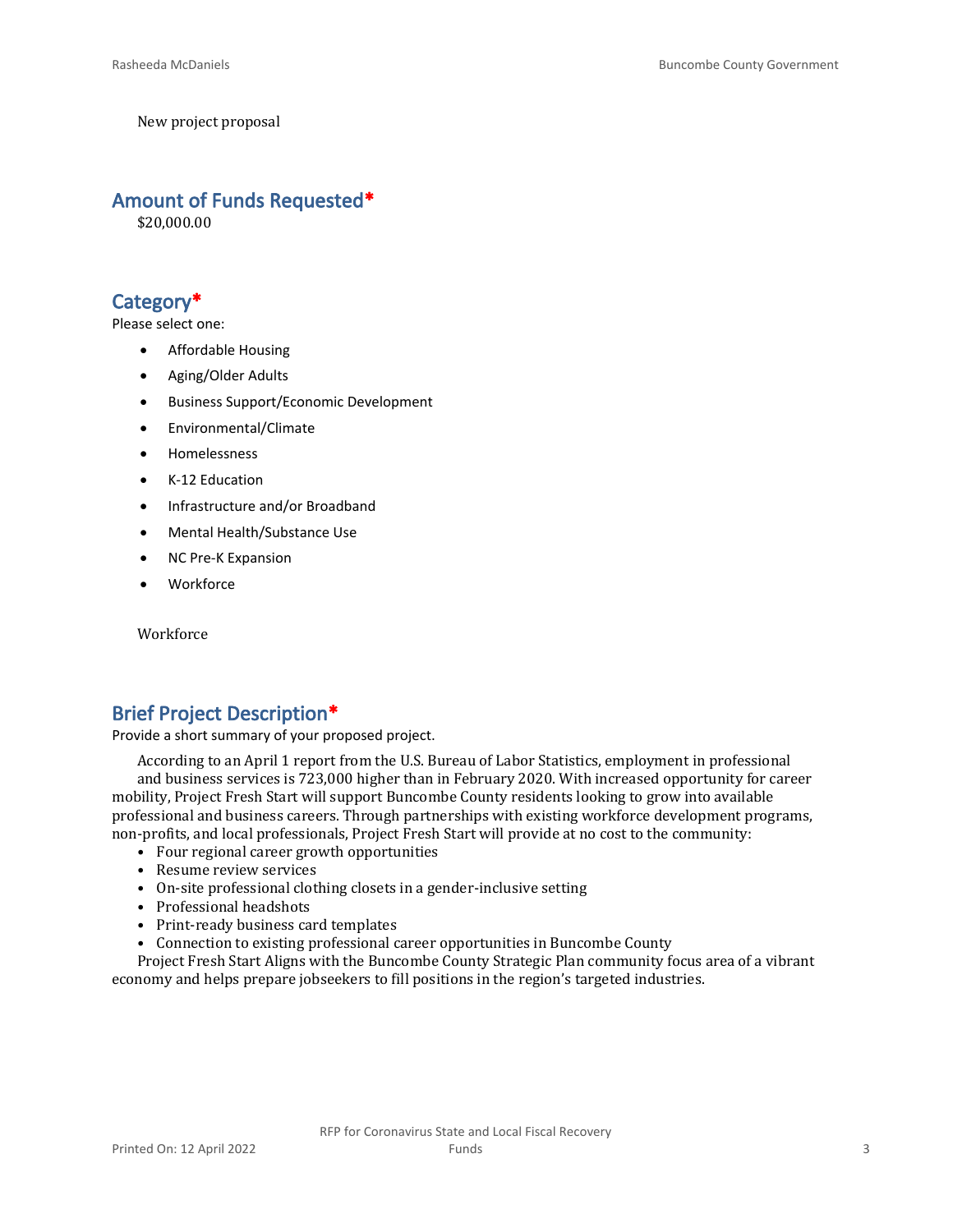#### **Project Plan\***

Explain how the project will be structured and implemented, including timeframe.

Project Fresh Start will launch in June 2022 in four of our local communities: Asheville's South Slope, Barnardsville/Big Ivy, Sandy Mush community, and West Asheville. We plan on having four Project Fresh Start events starting in June 2022 until August 2022. The Buncombe County Communications and Public Engagement team will facilitate facility rental, professional services, promotion, and registration. Project Fresh Start partners include AB-Tech's STEP program, NC Works, ABCCM West and South, Stephanie's Clothes Closet, and Goodwill Industries. Project funding will cover the costs associated with professional services and facility rental. There will be no sub-recipients of funding.

The Project Fresh Start events will feature an online registration process for jobseekers to select which of the services they would like to access. Jobseekers will schedule appointments online or can call for assistance in scheduling and selecting services. All purchases with federal funds will be made directly by Buncombe County and that there will be no subrecipients.

If approved, ARPA dollars would fund:

- Advance promotional support
- Printing
- Costs for professional photography services
- Interpreter services
- Program support for clothing providers
- Program support for professional services
- Facility rental, custodial, and/or security fees
- Event refreshments
- Ancillary event-associated fees

### **Statement of Need\***

Describe the need that this project will address. Include data to demonstrate the need, and cite the source of the data.

On March 4, 2022, Nathan Ramsey, Director of Mountain Area Development Board, stated to WLOS that the unemployment rate has hit a historic low in the Asheville area of early March. "Right now, that number is at 2.6%. That 2.6% is a big change from what the region saw at the height of the pandemic." But with that change comes a new challenge. "Most people that lost their job during the pandemic have gone back to work. Our greatest challenge is we still haven't recovered the jobs that we lost prior to the pandemic, and our labor force is smaller by almost 10,000 individuals," Ramsey said. He said there are far more jobs than people in the area. On any given day, he said, there are about 20,000 jobs open in the region." With the large number of openings coupled with a growing cost of living in Buncombe County, Project Fresh Start will help connect jobseekers with the tools needed to secure professional and business careers that may also provide higher wages, more benefits, and more regular schedules. Project Fresh Start also affords Buncombe County the opportunity to fill existing vacant positions as well as a slate of up to 71 new positions proposed for FY23.

### **Link to COVID-19\***

Identify a health or economic harm resulting from or exacerbated by the public health emergency, describe the nature and extent of that harm, and explain how the use of this funding would address such harm.

According to the Organization for Economic Cooperation and Development, the COVID-19 pandemic has triggered one of the worst jobs crises since the Great Depression, with the real danger that the crisis will

RFP for Coronavirus State and Local Fiscal Recovery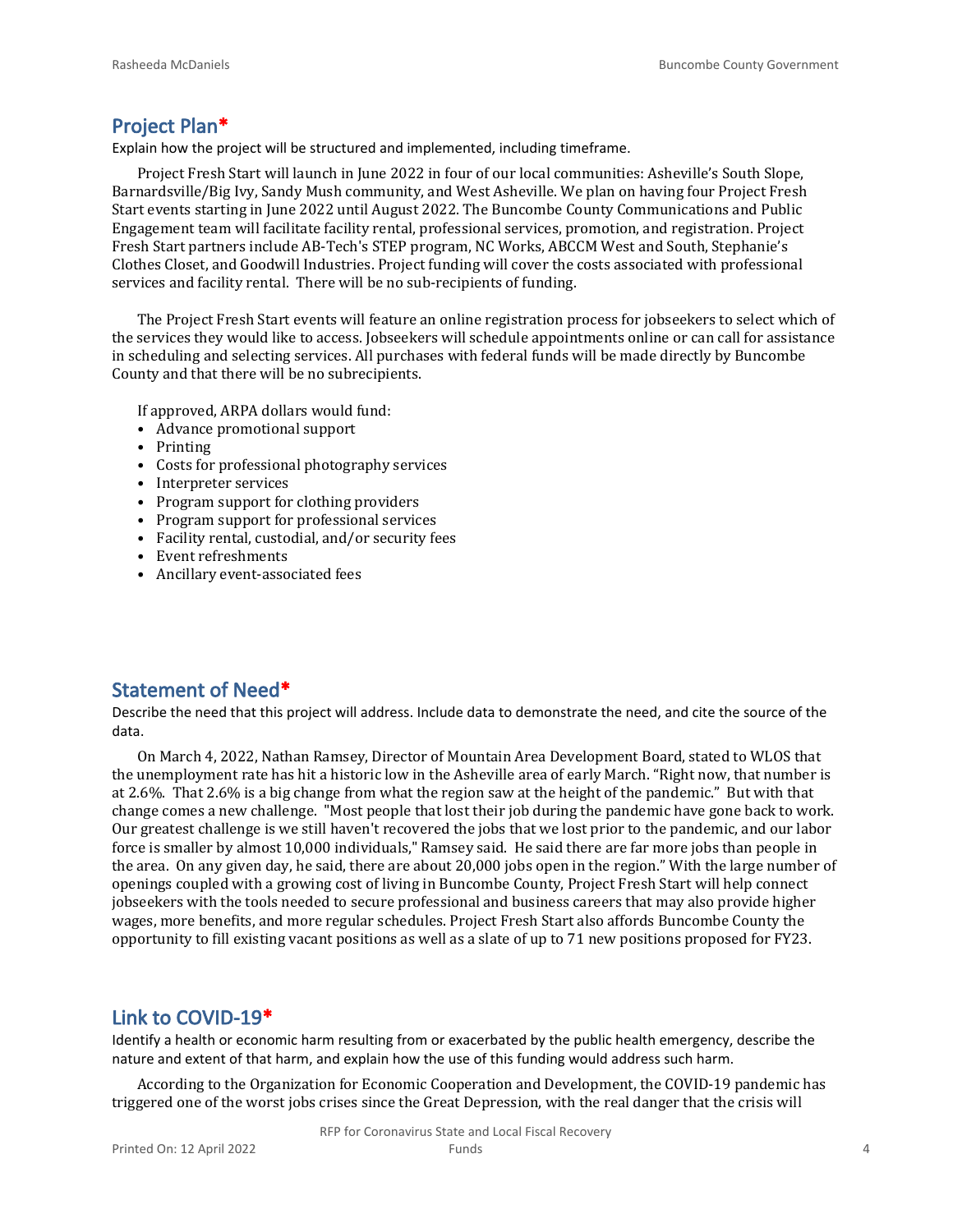increase poverty and widen inequalities for years to come. To stop this jobs crisis from turning into a social crisis, the organization recommends reconstructing a better and more resilient labor market, and Project Fresh Start helps do just that.

## **Population Served\***

Define the population to be served by this project, including volume and demographic characteristics of those served.

We will serve all Buncombe Residents looking for a new employment opportunity. We will focus on neighborhoods in Central Asheville and rural areas of the County, emphasizing to support marginalized, BIPOC and Latinx communities.

Proposed locations include:

- Edington Center, Asheville
- Big Ivy Community Center, Barnardsville
- Sandy Mush Community Center, Sandy Mush
- Emma Elementary School, Asheville

#### **Results\***

Describe the proposed impact of the project. List at least 3 performance measures that will be tracked and reported. If possible, include baselines and goals for each performance measure.

We will prepare our Project Fresh Start participants to be the best they can be in an interview. We will help provide them the confidence of having a strong resume, beautiful headshot, professional attire, and business cards to leave the best impression for potential employers. We plan on having at least 80 participants through this project.

- 1. # of residents that participate in the program
- Each location will be able to accommodate 20 appointments
- 2. # of residents that get an interview
- All participants will have the opportunity to interview with Buncombe County Government

### **Evaluation\***

Describe the data collection, analysis, and quality assurance measures you will use to assure ongoing, effective tracking of contract requirements and outcomes.

This project is new for our department, but we can get a baseline of data-driven solutions to formulate the foundation to do another PFS in the future. We will use Results-Based Accountability (RBA) methodology as our evaluation tool. This tool works well with decision-making processes to help communities talk about their accomplishments or challenges through data and take actions to solve community problems. In conjunction with RBA, we will have a pre-survey and post-survey for each participant to look at how this program can change over time, hoping for more participants participation each year. CAPE would follow the straightforward guidelines of RBA by asking, "How much did we do?" "How well did we do it?" and "Is anyone better off?" Each Project Fresh Participant will receive a post survey about their experience after this event so that it could be folded into future operating budgets if it demonstrates overwhelming community needs.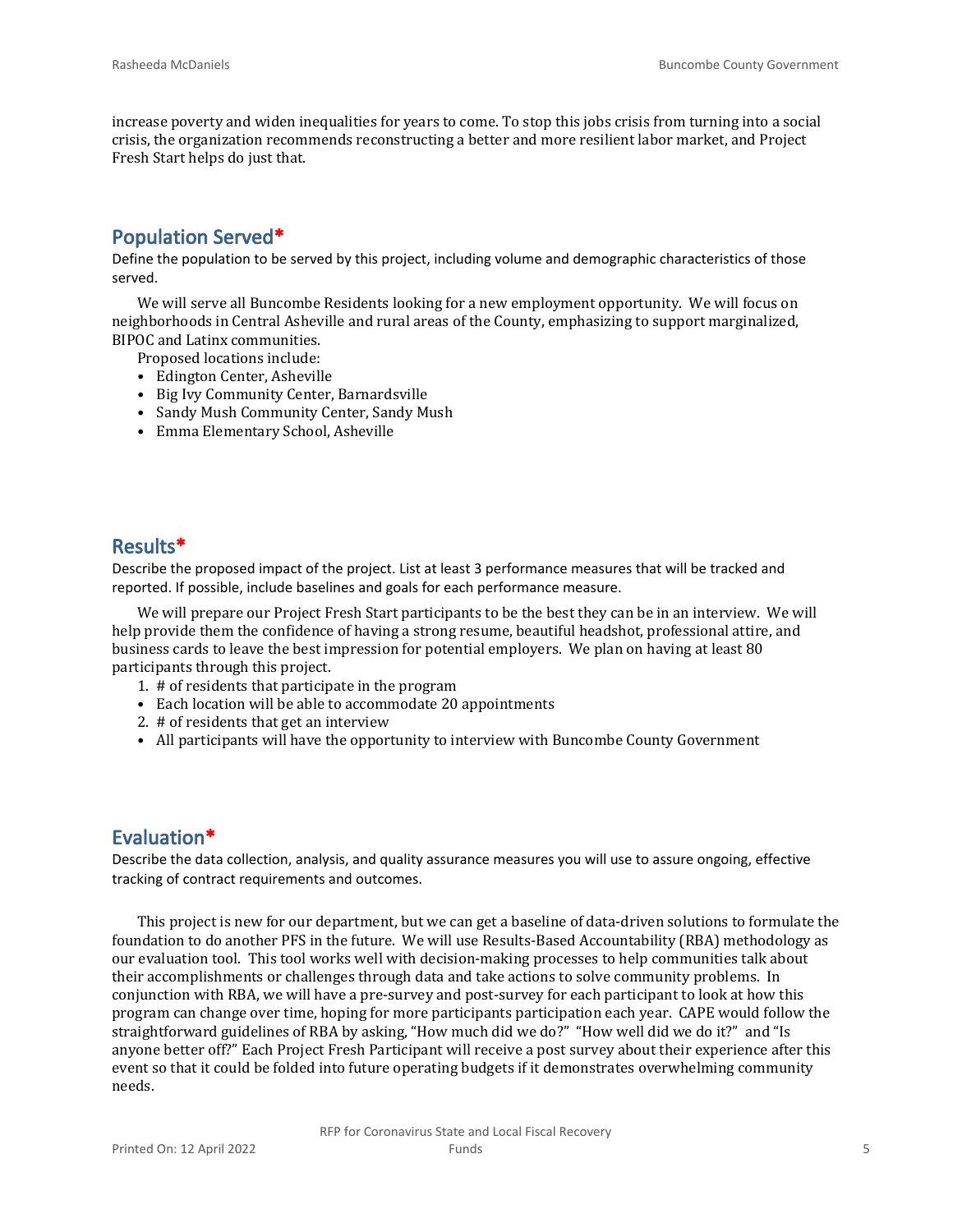#### **Equity Impact\***

How will this effort help build toward a just, equitable, and sustainable COVID-19 recovery? How are the root causes and/or disproportionate impacts of inequities addressed?

CAPE will provide tailored efforts to support people of color and people in marginalized communities to provide in-person skill-building techniques to help with capacity building. Through this funding, we can provide support and strengthen our relationships with our BIPOC and marginalized rural communities by looking at and addressing inequities such as racism, lack of access to quality resources, social-economic barriers, and disproportionate unemployment and underemployment rates.

#### **Project Partners\***

Identify any subcontractors you intend to use for the proposed scope of work. For each subcontractor listed, indicate:

1.) What products and/or services are to be supplied by that subcontractor and;

2.) What percentage of the overall scope of work that subcontractor will perform.

Also, list non-funded key partners critical to project.

Identify any subcontractors you intend to use for the proposed scope of work. For each subcontractor listed, indicate:

1.) What products and/or services are to be supplied by that subcontractor and; Photographer (providing professional headshots)

Clothing closets- Stephanie's Clothes Closet, ABCCM Clothes Closets, and Goodwill Industries Resume reviewer partnerships-AB-Tech STEP Program, NC Works, and Goodwill Industries

Local Caterer

Interpreters

Professional services

2.) What percentage of the overall scope of work that subcontractor will perform?

Subcontractors will perform 80% of the work. The Buncombe County CAPE team will provide the remainder of services.

### **Capacity\***

Describe the background, experience, and capabilities of your organization or department as it relates to capacity for delivering the proposed project and managing federal funds.

The Buncombe County Community Engagement Specialists has a long-standing connection with the community. We demonstrate equality by meeting people where they are and bringing the services to them and we foster equity by removing barriers to access and success.

#### **Budget\***

Provide a detailed project budget including all proposed project revenues and expenditures, including explanations and methodology. For all revenue sources, list the funder and denote whether funds are confirmed or pending. For project expenses, denote all capital vs. operating costs, and reflect which specific expenses are proposed to be funded with one-time Buncombe County Recovery Funds.

> RFP for Coronavirus State and Local Fiscal Recovery Funds 6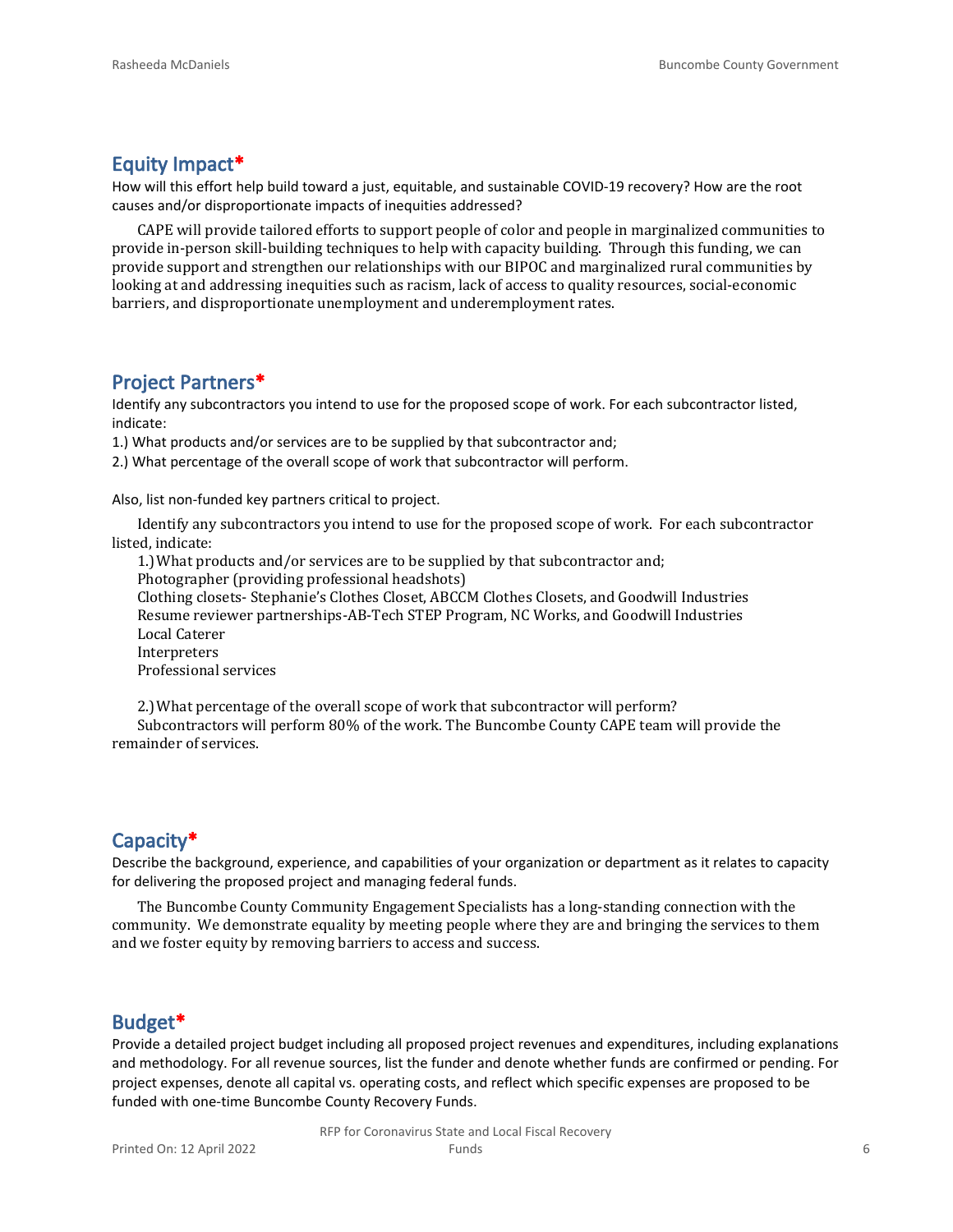Download a copy of the budget form [HERE](https://buncombecounty.org/common/community-investment/grants/early-childhood-education/Recovery-Funds-budget-template.xlsx). Complete the form, and upload it using the button below.

PFS budget page.xlsx

# **Special Considerations\***

Provide any other information that might assist the County in its selection.

This project is modeled after best practices from other local governments that have helped facilitate individual components of Project Fresh Start.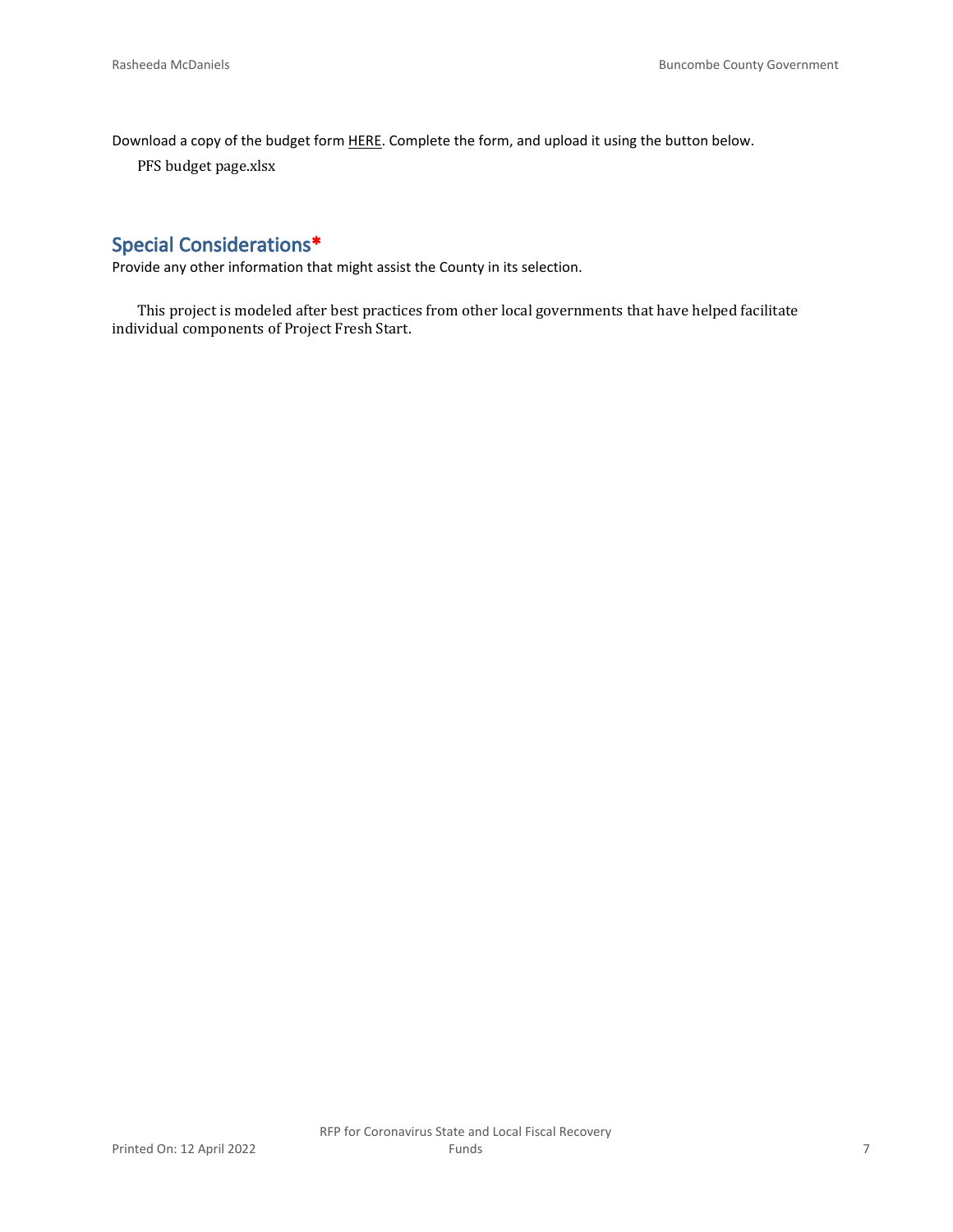# File Attachment Summary

# *Applicant File Uploads*

• PFS budget page.xlsx